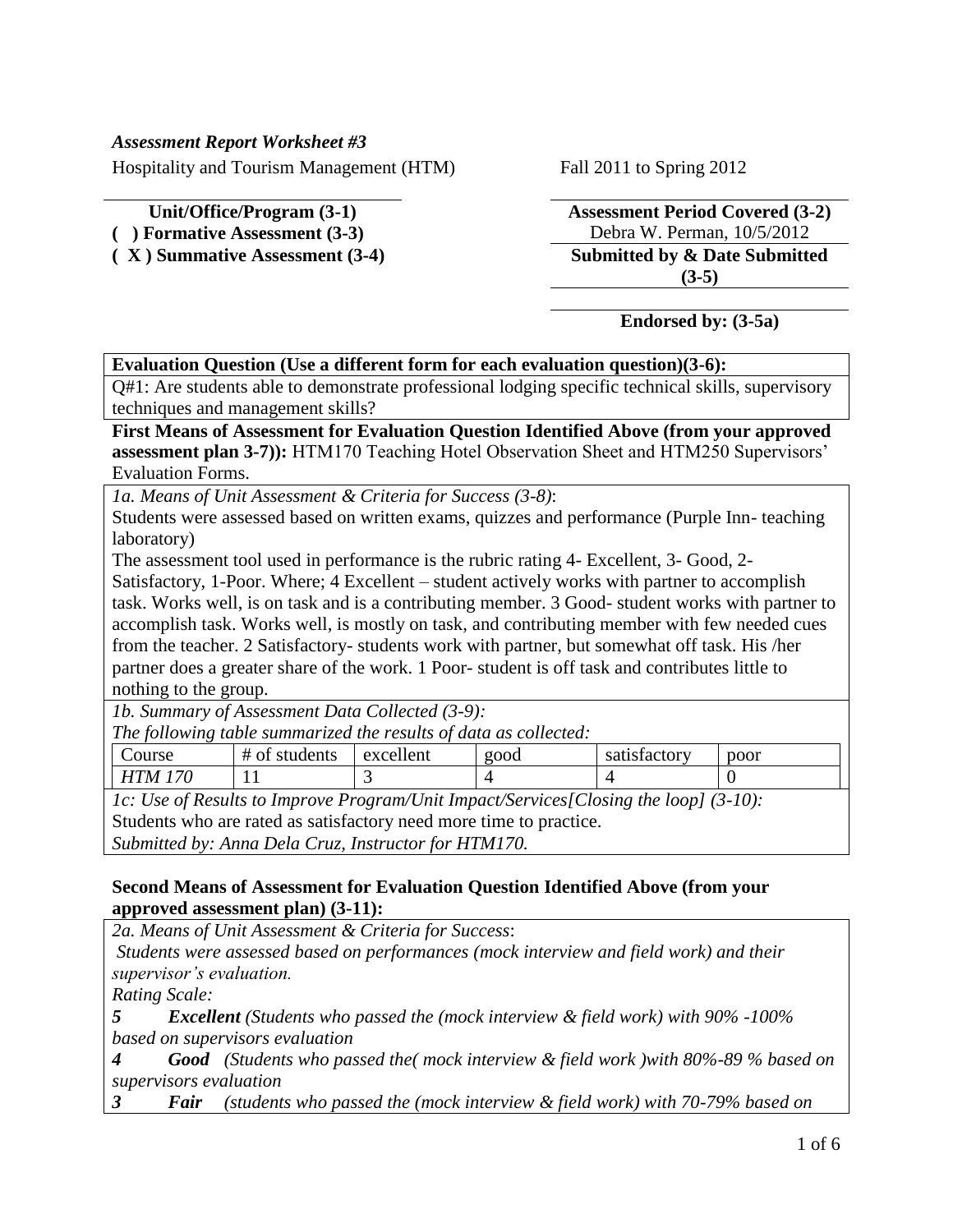*supervisors evaluation*

- *2 Poor (students with 60-below during the( mock interview & field work)based on supervisors evaluation*
- *1 Unacceptable (students that did poorly in all performances required in the course.*

## *1. JOB MASTERY*

- *Shows good command and knowledge of all aspects of the job*
- *Recognizes what is expected and needed to be done and do it.*

## *2. COMMUNICATION*

- *Speaks and listens in a way as clear as possible.*
- *Has a good command of English and uses the language when talking to guests.*

## *3. ATTENDANCE*

- *Comes to work on time.*
- *Uses time as effectively as possible.*

## *4. COURTESY*

- *Can get along well with guests and coworkers.*
- *Shows interest for the well-being of guests while in the premises.*

## *5. ATTITUDE TOWARD JOB:*

- *Accepts corrections with a positive attitude.*
- *Willing to learn more from supervisor/manager.*
- *Focused and attentive to details in all facets of hotel/restaurant work.*

*Successful completion of this objective will be indicated by more than 50% of students receiving a C grade or higher.*

*2b. Summary of Assessment Data Collected:*

*The following table is a summarized result of data collected*

| Course     | Semester $\#$ of |         | Excellent   Good   Fair   Poor |              |     | $\vert$ Unacceptable |
|------------|------------------|---------|--------------------------------|--------------|-----|----------------------|
| <b>HTM</b> | $Su$ 11          | student |                                | 75%          | 25% |                      |
| <i>250</i> |                  |         |                                |              |     |                      |
|            | Fall 11          |         | 50%                            | $16.7\%$   0 |     | $16.7\%$ 16.7%       |
|            |                  |         |                                |              |     |                      |

*2c: Use of Results to Improve Program/Unit Impact/Services [Closing the loop]:*

*Students who were rated poorly needs to improve on their skills on their job mastery, communication, attendance (time management), courtesy and attitude toward job. Students that were rated in unacceptable needs to complete their field work hours to get a better grade. Submitted by: Joyce Roby, Instructor for HTM250*

#### **Evaluation Question (Use a different form for each evaluation question)(3-6):**

Q#2. Are students able to demonstrate proper food service operations skills in a restaurant setting?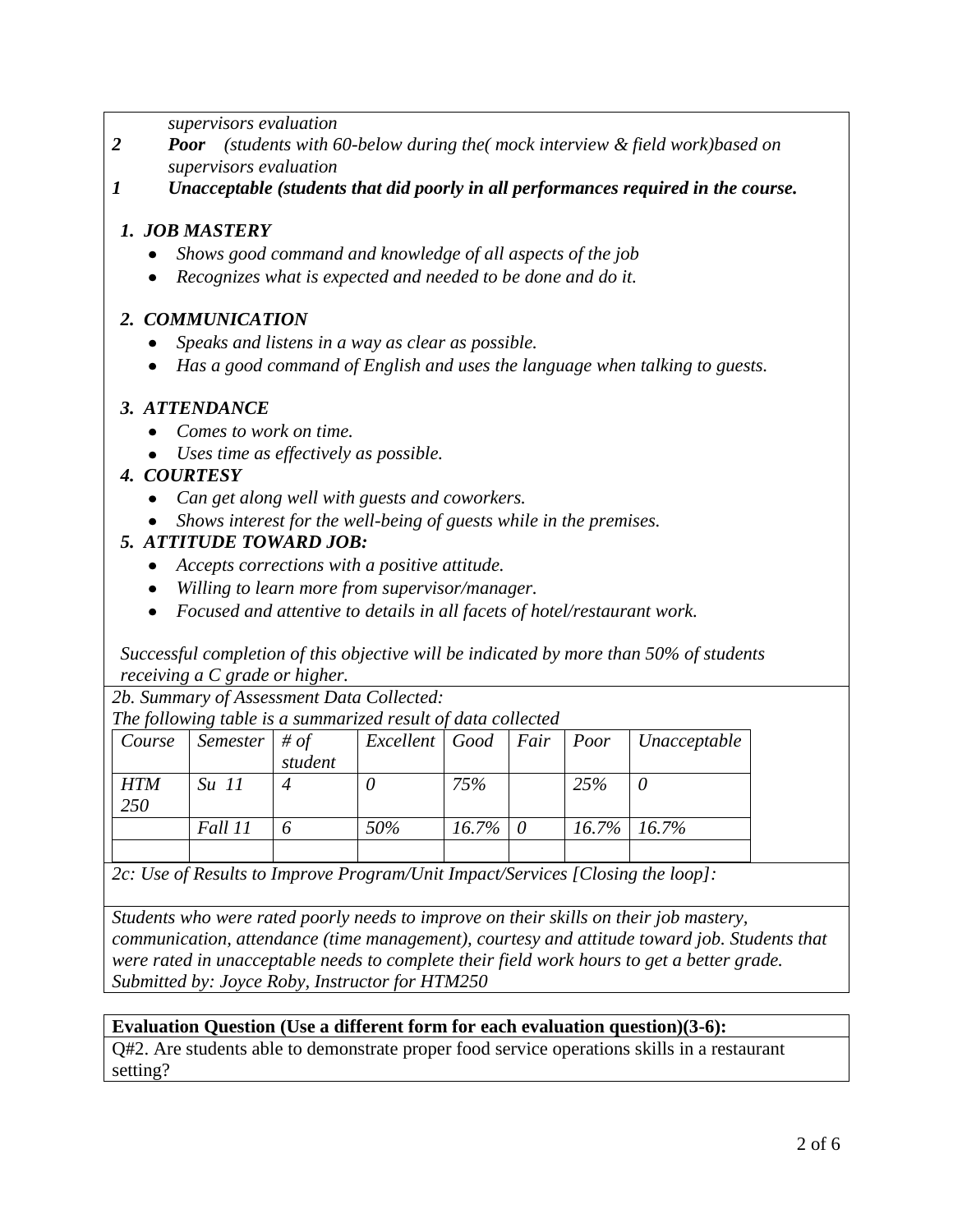## **First Means of Assessment for Evaluation Question Identified Above (from your approved assessment plan 3-7)):** HTM 165 & HTM220 Student Surveys; HTM250 Supervisor's Evaluation

*1a. Means of Unit Assessment & Criteria for Success (3-8)*:

HTM 165 A practical lessons is identified and also assess by written exams and quizzes. Prior to accessing student performances, all lessons are introduced to the students, practices is demonstrated by an instructor and each student were given a time to practice and participate in the kitchen.

Student's performances are evaluated by following the criteria such as dependability- were students able to arrive on time for work and made extra extra effort in performing kitchen chores without being told, skills- were students applying to practice all theoretical knowledge learned from class and students show creativity and innovativeness in preparing or cooking foods and work disposition- were students show positive disposition toward work, workplace and supervision and student show honesty in his/her time and duties. A-Excellent- refers to student performance that meets all requirements based on criteria, B-Good- refers to student performance that meet satisfactory meets all requirements based on criteria with limited assistance from instructor , C- Satisfactory- refers to student performance that meet some criteria, but somewhat off task and D- Failed - refers to student performance that failed to meet most requirements based on criteria

*1b. Summary of Assessment Data Collected (3-9):*

| Course            | # of students | excellent | <b>2000</b> | satisfactory | Poor |
|-------------------|---------------|-----------|-------------|--------------|------|
| <b>HTM</b><br>165 | ۰Δ.<br>┚┱     |           |             |              |      |

*1c: Use of Results to Improve Program/Unit Impact/Services[Closing the loop] (3-10):* Modify courses to increase more time for the students to practice and master the skills. *Submitted by: Anna Dela Cruz, Instructor for HTM165*

### **Second Means of Assessment for Evaluation Question Identified Above (from your approved assessment plan) (3-11):** HTM 165 & 220 Blue Plate Café Student Performance Evaluation

*2a. Means of Unit Assessment & Criteria for Success*: *Students were assessed based on quizzes, exams and performances (mock interview and field work) and their supervisor's evaluation.*

*Rating Scale:*

*5 Excellent (Students who passed quizzes, exams and the (mock interview & field work) with 90% -100% based on supervisors evaluation*

*4 Good (Students who passed quizzes, exams and the( mock interview & field work )with 80%-89 % based on supervisors evaluation*

- *3 Fair (students who passed quizzes, exams and the (mock interview & field work) with 70-79% based on supervisors evaluation*
- *2 Poor (students with 60-below during the( mock interview & field work)based on supervisors evaluation*
- *1 Unacceptable (students that did poorly in all performances required in the course.*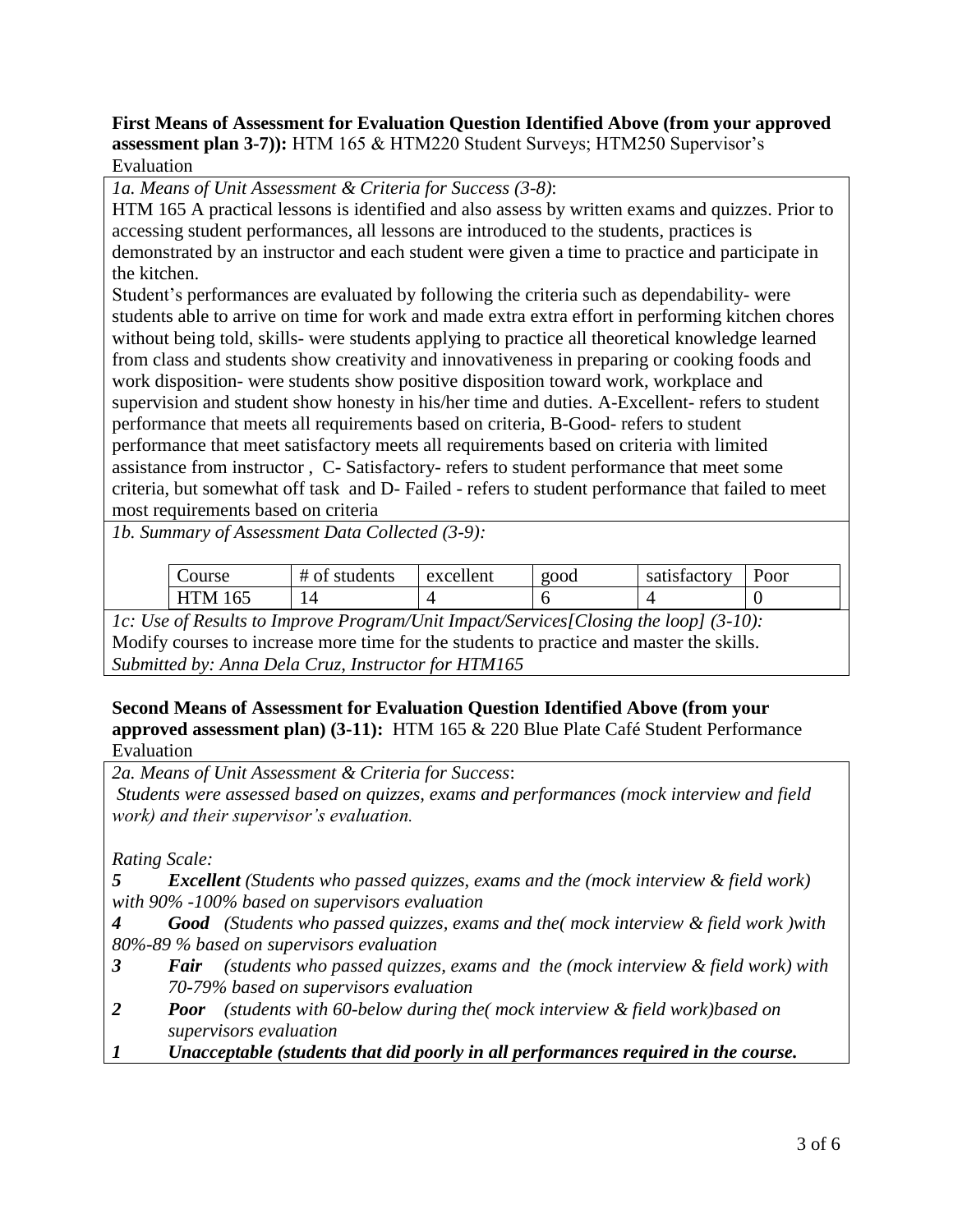# *1. JOB MASTERY*

- *Shows good command and knowledge of all aspects of the job*
- *Recognizes what is expected and needed to be done and do it.*   $\bullet$

# *2. COMMUNICATION*

- *Speaks and listens in a way as clear as possible.*   $\bullet$
- *Has a good command of English and uses the language when talking to guests.*

# *3. ATTENDANCE*

- *Comes to work on time.*
- *Uses time as effectively as possible.*

## *4. COURTESY*

- *Can get along well with guests and coworkers.*
- *Shows interest for the well-being of guests while in the premises.*

# *5. ATTITUDE TOWARD JOB:*

- *Accepts corrections with a positive attitude.*
- *Willing to learn more from supervisor/manager.*
- *Focused and attentive to details in all facets of hotel/restaurant work.*

*2b. Summary of Assessment Data Collected:*

| Course     | Semester | # of    | Excellent   Good |                 | Fair | Poor     | Unacceptable     |
|------------|----------|---------|------------------|-----------------|------|----------|------------------|
|            |          | student |                  |                 |      |          |                  |
| <b>HTM</b> | $Su$ 11  |         |                  | 75%             |      | 25%      | 0                |
| 250        |          |         |                  |                 |      |          |                  |
|            | Fall 11  | 6       | 50%              | $16.7\% \mid 0$ |      |          | $16.7\%$   16.7% |
| <b>HTM</b> | Fall 11  | Q       |                  | $10\%$          | 90%  | $\theta$ | $\theta$         |
| 220        |          |         |                  |                 |      |          |                  |
|            |          |         |                  |                 |      |          |                  |

*Based on data collected for HTM 220, 100% of the class passed with C or better.*

*2c: Use of Results to Improve Program/Unit Impact/Services [Closing the loop]: Based on data collected, students are able to demonstrate basic proper food service operation skills in a restaurant setting, but lack skills in initiative actions. Submitted by: Joyce Roby, Instructor for HTM220 & 250.*

**Third Means of Assessment for Evaluation Question Identified Above (from your approved assessment plan) (3-11):** HTM 250 Performance Evaluation

*3a. Means of Unit Assessment & Criteria for Success*:

*Successful completion of this objective will be indicated by more than 50% of students receiving a C grade or higher.*

*3b. Summary of Assessment Data Collected:*

*Based on data collected, 70% of the students in the year 2011 passed with C or better.*

*3c: Use of Results to Improve Program/Unit Impact/Services [Closing the loop]:*

*Based on the result of data collected, students need to complete their field hours to improve their grades. It shows how their performances in the field outside of class really affect their grades. Submitted by: Joyce Roby, Instructor for HTM220 & 250.*

**Evaluation Question (Use a different form for each evaluation question)(3-6):**